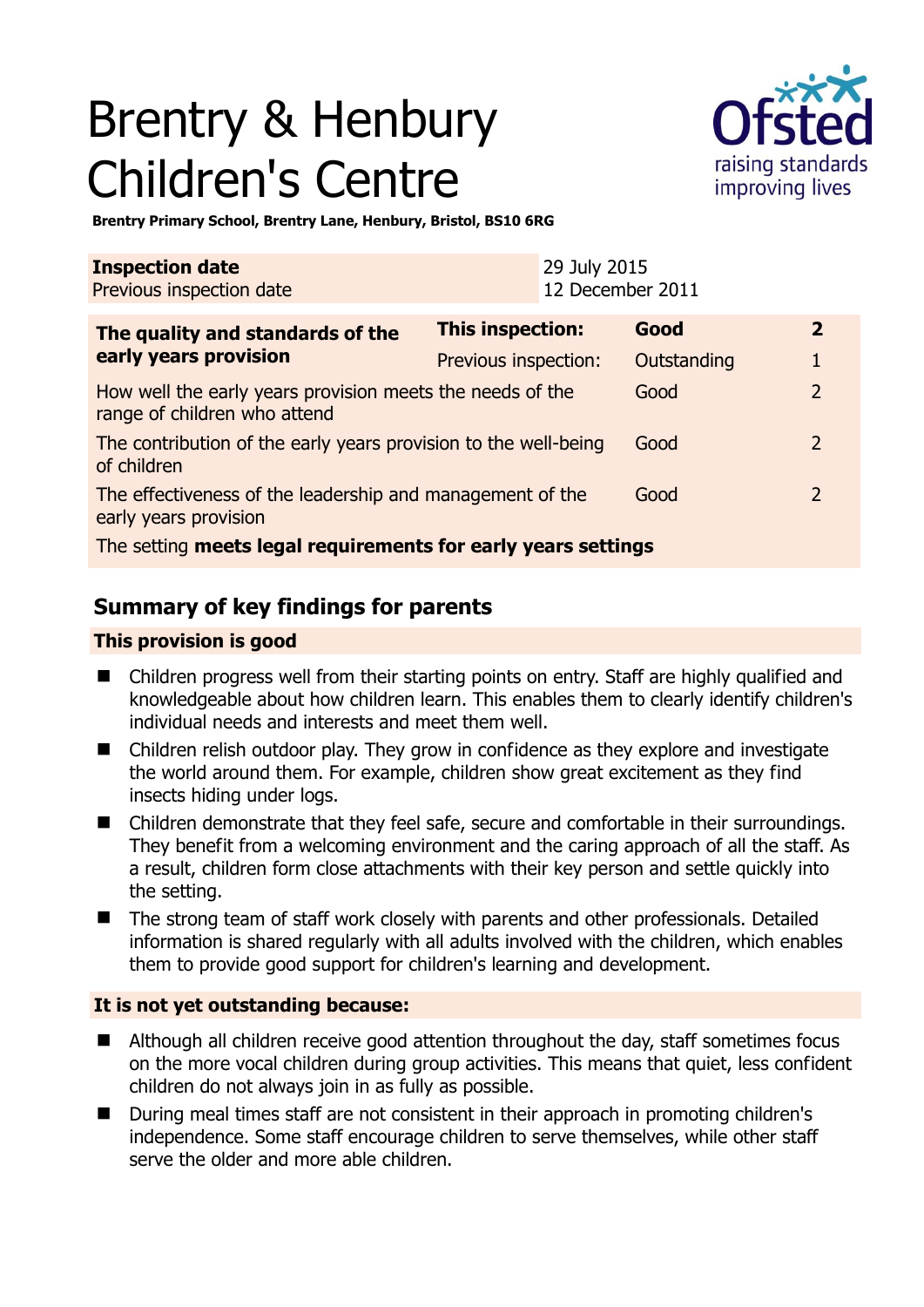## **What the setting needs to do to improve further**

#### **To further improve the quality of the early years provision the provider should:**

- extend further opportunities and encouragement for less confident children to take a full and active part in activities
- $\blacksquare$  ensure all staff have a consistent approach, in particular during meal times, when promoting children's independence skills.

#### **Inspection activities**

- The inspector observed activities and staff interactions with children in all rooms and the outside learning environment.
- The inspector had discussions with the staff and children at appropriate times during the inspection and took account of the views of parents and carers.
- The inspector conducted a joint observation with the Acting Centre Manager. She held meetings with the Acting Centre Manager, Curriculum Lead and Daycare Manager.
- The inspector checked the evidence of staff suitability to work with children and their qualifications and looked at the provider's self-evaluation and improvement plan.
- The inspector sampled a range of documentation including children's records, safeguarding procedures, and recruitment and staff supervision procedures.

#### **Inspector**

Hilary Tierney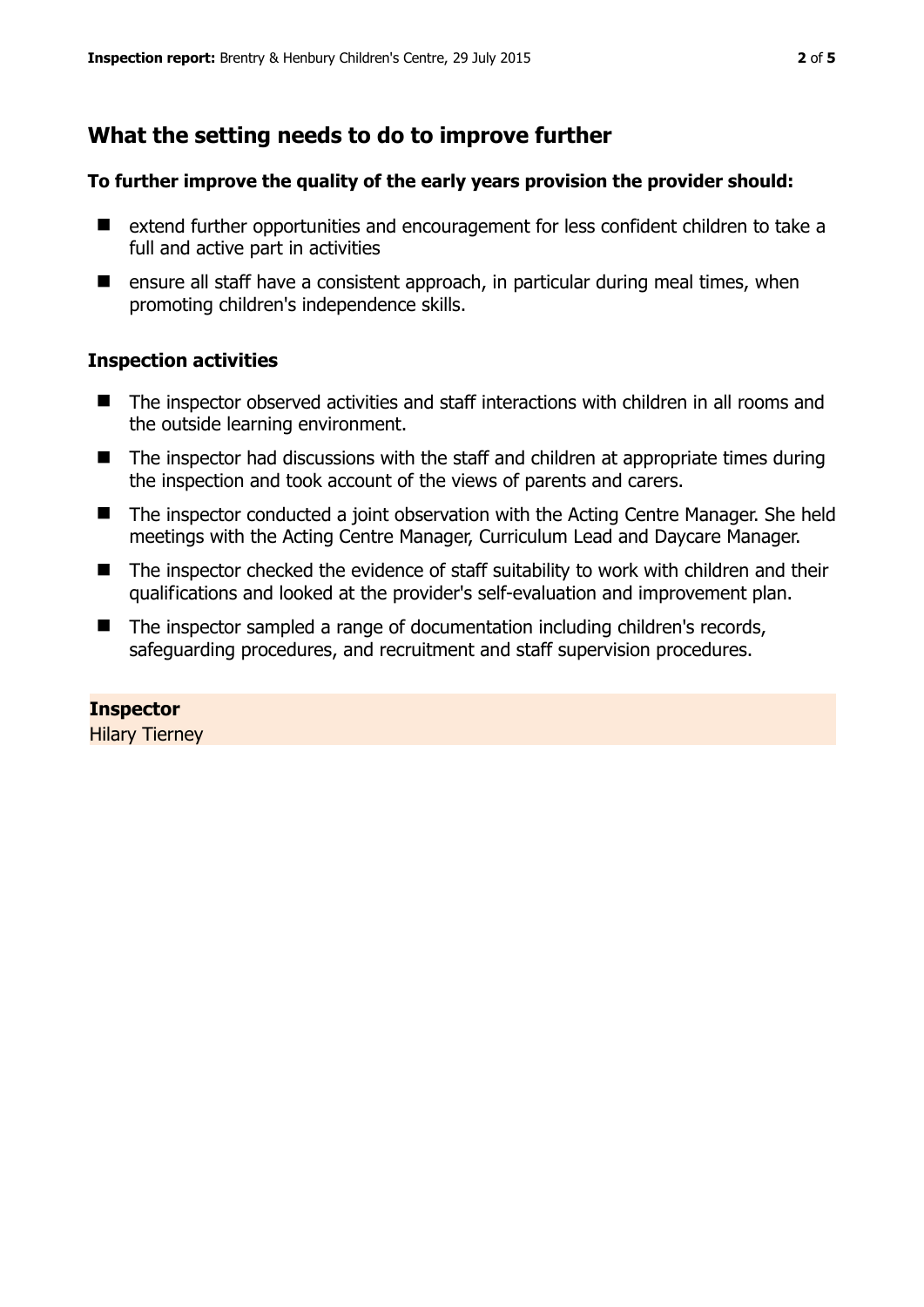## **Inspection findings**

#### **How well the early years provision meets the needs of the range of children who attend. This is good**

Staff promote children's communication skills well. They use clear speech and activities to support children's emerging language skills. Sign language is used to help those children who are unable to vocalise their needs. Children have easy access to books and enjoy listening to stories. Children really enjoy helping to recall stories with staff. For example, children are enthralled and join in confidently as a member of staff tells a story using pictures that have been drawn on a large piece of paper on the floor. Staff support children's personal and social skills well. They remind them to be kind to their friends. Staff offer lots of praise and encouragement when children achieve, to encourage them. Staff prepare children extremely well for school or their next stage of learning.

#### **The contribution of the early years provision to the well-being of children is good**

Children are happy, confident and obviously enjoy their time at the setting. Very good settling-in processes help children settle quickly into the environment. Staff support their key children very well and form close attachments, which contributes to children feeling safe in the environment. Staff promote good personal hygiene practices and are good role models. Children are independent and enjoy carrying out tasks for themselves, such as pouring drinks and buttering crackers. Children have easy and regular access to a wellresourced outside learning environment where they are able to take calculated risks and explore. For example, children enjoy climbing and walking over slopes and logs, and riding bikes over bridges. This helps to develop their physical skills well. Children are well behaved and understand the rules of the setting. Children learn about taking turns and sharing through clear explanations from staff as they play.

#### **The effectiveness of the leadership and management of the early years provision is good**

Staff work well as a team and demonstrate a good capacity to reflect on, and continually improve, the quality of their service. They use their qualifications and knowledge of how children learn to help them progress. Detailed observations, assessments and evaluations of activities help staff to provide challenging, interesting activities for the children. Training needs are identified though regular monitoring and evaluation of staff practice. The importance of training is clearly recognised and contributes to high quality teaching that helps to promote good outcomes for children. Robust recruitment and induction procedures are now in place. These help to ensure that all staff are suitable to work with children. Staff are very clear about safeguarding procedures and know what to do if they have child protection concerns. There are good partnerships with parents and other early years professionals. The detailed information shared with parents enables them to support their child's learning at home.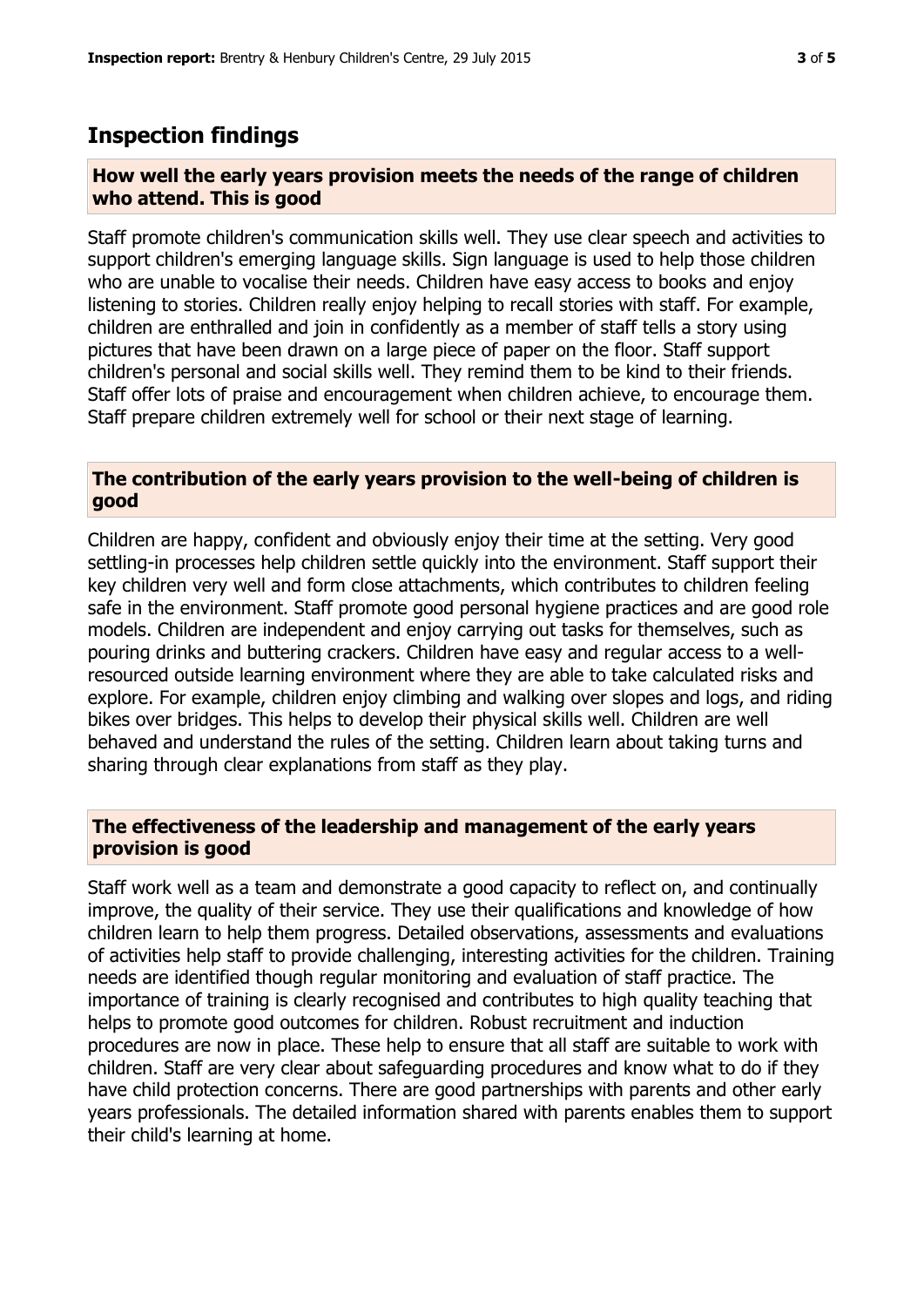# **Setting details**

| Unique reference number       | EY273368                            |  |
|-------------------------------|-------------------------------------|--|
| <b>Local authority</b>        | <b>Bristol City</b>                 |  |
| <b>Inspection number</b>      | 826720                              |  |
| <b>Type of provision</b>      | Full-time provision                 |  |
| <b>Registration category</b>  | Childcare - Non-Domestic            |  |
| Age range of children         | $0 - 8$                             |  |
| <b>Total number of places</b> | 106                                 |  |
| Number of children on roll    | 166                                 |  |
| <b>Name of provider</b>       | Brentry & Henbury Children's Centre |  |
| Date of previous inspection   | 12 December 2011                    |  |
| <b>Telephone number</b>       | 0117 959 3800                       |  |

Brentry and Henbury Children's Centre registered in 2006. It opens Monday to Thursdays from 8am to 5.30pm and on Fridays from 8am to 3.45pm, all year round. The centre receives funding to provide free early years education for children aged two, three and four years. It supports a number of children with special educational needs and/or disabilities, and those learning English as an additional language. There is a team of 47 staff, including the acting centre manager. Three staff members hold relevant qualifications at level 7 and, of the remaining staff, 39 hold qualifications between level 2 and level 6.

This inspection was carried out by Ofsted under sections 49 and 50 of the Childcare Act 2006 on the quality and standards of provision that is registered on the Early Years Register. The registered person must ensure that this provision complies with the statutory framework for children's learning, development and care, known as the Early Years Foundation Stage.

Any complaints about the inspection or the report should be made following the procedures set out in the guidance 'Complaints procedure: raising concerns and making complaints about Ofsted', which is available from Ofsted's website: www.gov.uk/government/organisations/ofsted. If you would like Ofsted to send you a copy of the guidance, please telephone 0300 123 4234, or email enquiries@ofsted.gov.uk.